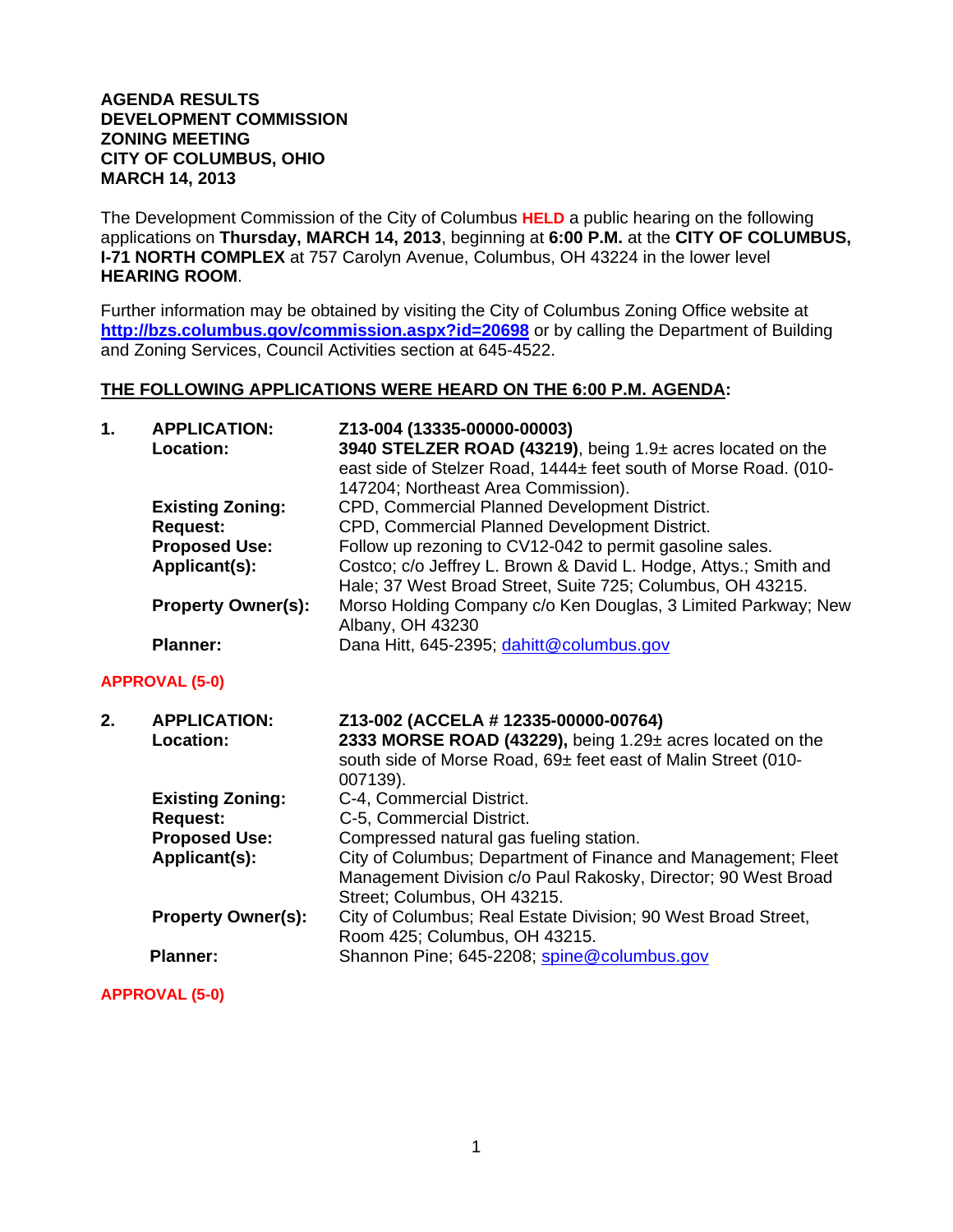| <b>APPLICATION:</b>       | Z13-006 (ACCELA # 13335-00000-0058)                             |
|---------------------------|-----------------------------------------------------------------|
| Location:                 | 6221 CLEVELAND AVENUE (43231), being 1.18± acres located        |
|                           | at the southwest corner of Cleveland Avenue and Community Park  |
|                           | Drive (010-231122 and part of 010-219220).                      |
| <b>Existing Zoning:</b>   | L-C-4, Limited Commercial District.                             |
| <b>Request:</b>           | CPD, Commercial Planned Development District.                   |
| <b>Proposed Use:</b>      | Expansion of existing restaurant.                               |
| Applicant(s):             | McDonald's USA, LLC; c/o Lynsey Ondecker, Agent; 1801           |
|                           | Watermark Drive, Suite 150; Columbus, OH 43215.                 |
| <b>Property Owner(s):</b> | McDonald's USA, LLC et al; 2111 McDonald's Drive; Oak Brook, IL |
|                           | 60523.                                                          |
| <b>Planner:</b>           | Shannon Pine; 645-2208; spine@columbus.gov                      |
|                           |                                                                 |

# **APPROVAL (5-0)**

| 4. | <b>APPLICATION:</b>       | Z12-065 (ACCELA # 12335-00000-00675)                               |
|----|---------------------------|--------------------------------------------------------------------|
|    | <b>Location:</b>          | 8691 SOUTH OLD STATE ROAD (43240), being 14.45± acres              |
|    |                           | located on the east side of South Old State Road, 347± feet north  |
|    |                           | of Candlelite Lane (31834101001000).                               |
|    | <b>Existing Zoning:</b>   | PUD-8, Planned Unit Development District.                          |
|    | <b>Request:</b>           | L-ARLD, Limited Apartment Residential District.                    |
|    | <b>Proposed Use:</b>      | Multi-unit residential development.                                |
|    | Applicant(s):             | Walker Land, Ltd. and Schottenstein Real Estate Group; c/o Jeffrey |
|    |                           | L. Brown, Atty.; Smith and Hale LLC; 37 West Broad Street, Suite   |
|    |                           | 725; Columbus, OH 43215.                                           |
|    | <b>Property Owner(s):</b> | Walker Land, Ltd.; P.O. Box 2999; Westerville, OH 43086.           |
|    | <b>Planner:</b>           | Shannon Pine, 645-2208, spine@columbus.gov                         |

#### **TABLED BY DC**

| 5. | <b>APPLICATION:</b><br>Location: | Z13-003 (ACCELA # 13335-00000-00001)<br>1469 HILLIARD-ROME ROAD EAST (43228), being 4.65± acres<br>located on the southeast corner of Hilliard Rome Road East and<br>Trabue Road. (560-229654). |
|----|----------------------------------|-------------------------------------------------------------------------------------------------------------------------------------------------------------------------------------------------|
|    | <b>Existing Zoning:</b>          | C-4, Commercial District.                                                                                                                                                                       |
|    | <b>Request:</b>                  | L-ARLD, Limited Apartment Residential District.                                                                                                                                                 |
|    | <b>Proposed Use:</b>             | Multiple-unit dwellings                                                                                                                                                                         |
|    | Applicant(s):                    | Home Port Ohio; c/o Laura MacGregor Comek, Atty.; 500 South<br>Front Street, 12 <sup>th</sup> Floor; Columbus, Ohio 43215.                                                                      |
|    | <b>Property Owner(s):</b>        | Central Ohio Transit Authority; 1600 McKinley Avenue; Columbus,<br>Ohio 43222; DRN Columbus LPI; 29425 Chagrin Boulevard; Suite<br>211; Beachwood, OH 44122.                                    |
|    | <b>Planner:</b>                  | Dana Hitt; 645-2395; dahitt@columbus.gov                                                                                                                                                        |

# **APPROVAL (5-0)**